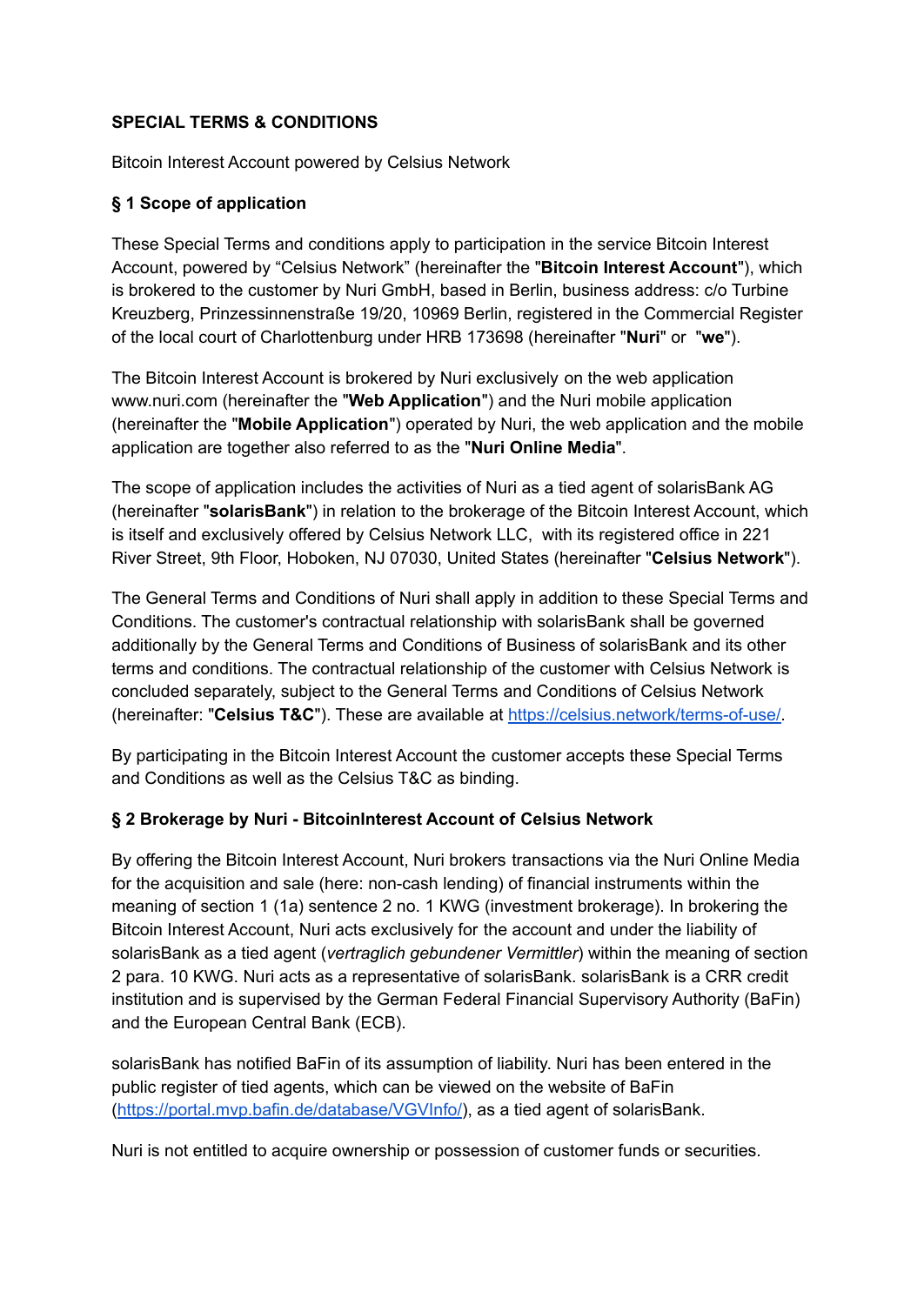In the case of the Bitcoin Interest Account, customers enter into a separate contractual relationship with Celsius Network in which Nuri is not involved. On this basis, customers can transfer their bitcoin directly to Celsius Network for free disposal. Upon termination of the contractual relationship Celsius Network owes the Customer the transfer of bitcoin in the same number as originally transferred to Celsius Network by the Customer. For the transfer of the bitcoin and the relevant term Celsius Network owes the customer an additional percentage in relation to the number of bitcoin transferred (hereinafter: "**Interest**").

The contractual relationship between the customer and Celsius is subject to the Celsius T&C (available at <https://celsius.network/terms-of-use/>.)

#### **§ 3 Amendments to the Special Terms and Conditions**

Future changes to these Special Terms and Conditions will be announced to the customer on the Nuri Online Media at least two months before the proposed date of their entry into force and will be offered to the customer via the e-mail address provided by him.

The customer will be given the opportunity to save or print changes in a legible form. Changes communicated to the customer are considered approved if the customer does not object in writing within the time limit (as described below). Nuri shall separately inform the customer of this approval effect when notifying the customer.

If the customer does not wish to accept a change offered to him, he/she/they must notify Nuri of the objection in text form within six weeks after the change was offered to him by email. If the customer does not object within the aforementioned period, the changes are considered accepted by the customer.

In addition, Nuri reserves the right to ask the customer directly to accept updates to these Special Terms and Conditions at any time.

# **§ 4 Right to participate**

Any natural person who has reached the age of 18 and is permanently resident in the Federal Republic of Germany or in another state of the European Economic Area (EEA) or in Switzerland is eligible to participate. Natural persons who are permanently resident in the United Kingdom are not eligible to participate. A further requirement is that an existing customer relationship with Nuri exists and has not been terminated. Nuri may refuse the participation of persons for material reasons.

For the avoidance of doubt, the right to participate in the Bitcoin Interest Account is also subject to the acceptance by Celsius Network which Celsius Network can grant, amend and revoke in accordance with the Celsius T&C.

# **§ 5 Registration for Participation**

The following steps are necessary for the customer to register to participate in the Bitcoin Interest Account via the Web Application or the Mobile Application: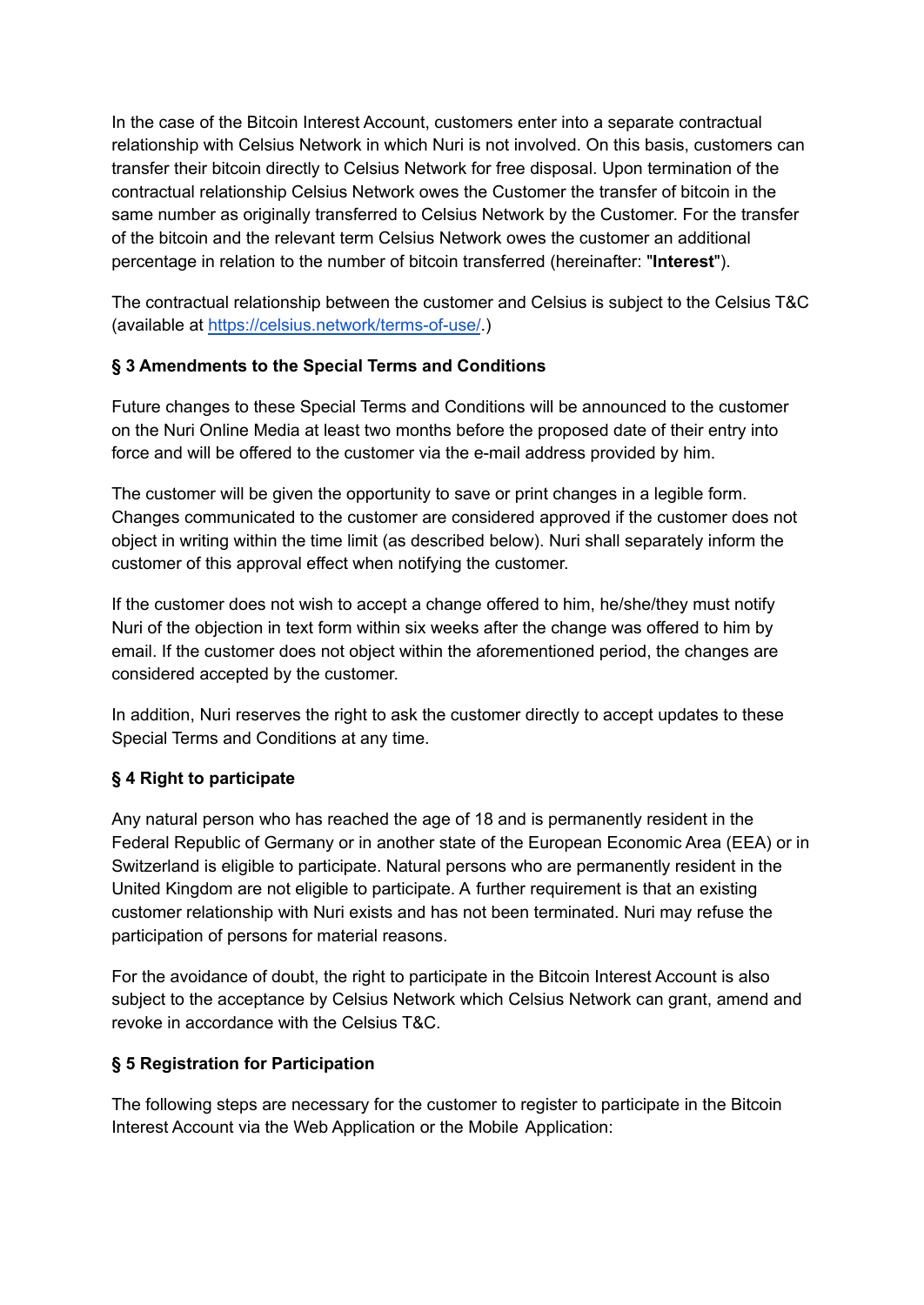- 1. The customer has registered with Nuri as a customer and has a Nuri user account and a Nuri crypto wallet or vault according to our Terms and Conditions, which can be found at [https://nuri.com/terms-and-conditions/.](https://nuri.com/terms-and-conditions/)
- 2. The customer has proven his/her/their identity in accordance with solarisBank's requirements for the purpose of opening a customer bank account with solarisBank.
- 3. The customer opens a Bitcoin Interest Account and accepts and acknowledges these Special Terms and Conditions and the special risk warnings for the Bitcoin Interest Account as well as the Celsius T&C.
- 4. Celsius Network receives the customer data necessary for the identification of the customer by Celsius Network (first name, last name, address, date of birth, etc.). If the customer opens a Bitcoin Interest Account, Nuri forwards this customer data to Celsius Network on behalf of the customer for this purpose.

Celsius Network decides whether a customer who has gone through the registration process will be admitted to the Bitcoin Interest Account. There is no claim for admission to the Bitcoin Interest Account against either Nuri or Celsius Network.

# **§ 6 Use of Bitcoin for the Bitcoin Interest Account**

The function of the Bitcoin Interest account is only available to Nuri customers via the Nuri Online Media. If a customer is accepted by Celsius Network for the Bitcoin Interest account, the customer can invest bitcoin available in his/her/their wallet through his/her/their Nuri account. After entering his/her/their password directly by hand or releasing the password by using biometric data (Face ID or Touch ID) in his/her/their Nuri account, the customer can transfer his/her/their bitcoin to Celsius Network for free use by clicking the "Confirm" button. The interest that Celsius Network pays to the customer for the transfer of bitcoin is calculated on an annual basis (p.a.). Even if the interest rate is shown as an annual interest rate and the calculation of the interest is based on an annual basis, the interest rate is (currently) subject to weekly adjustment by Celsius Network. Further details can be found in the Celsius T&C.

Prior to the conclusion of his/her/their investment, the customer receives a non-binding preview of the possible returns to be achieved (calculated on a weekly, monthly and annual basis). In the event of a possible change in the interest rate, the interest would be adjusted. The interest is paid out in bitcoin in accordance with the Celsius T&C to a separate Celsius Network pooled wallet allocated to the customer on a weekly basis.

Participation in the Bitcoin Interest Account is voluntary and free of charge for the customer, with the exception of the costs associated with participation via the Internet (usage fee for the Internet connection) and the costs for the transfer of bitcoin within the blockchain (network fee). These costs are to be borne by the customer. This applies to both non mobile and mobile end devices.